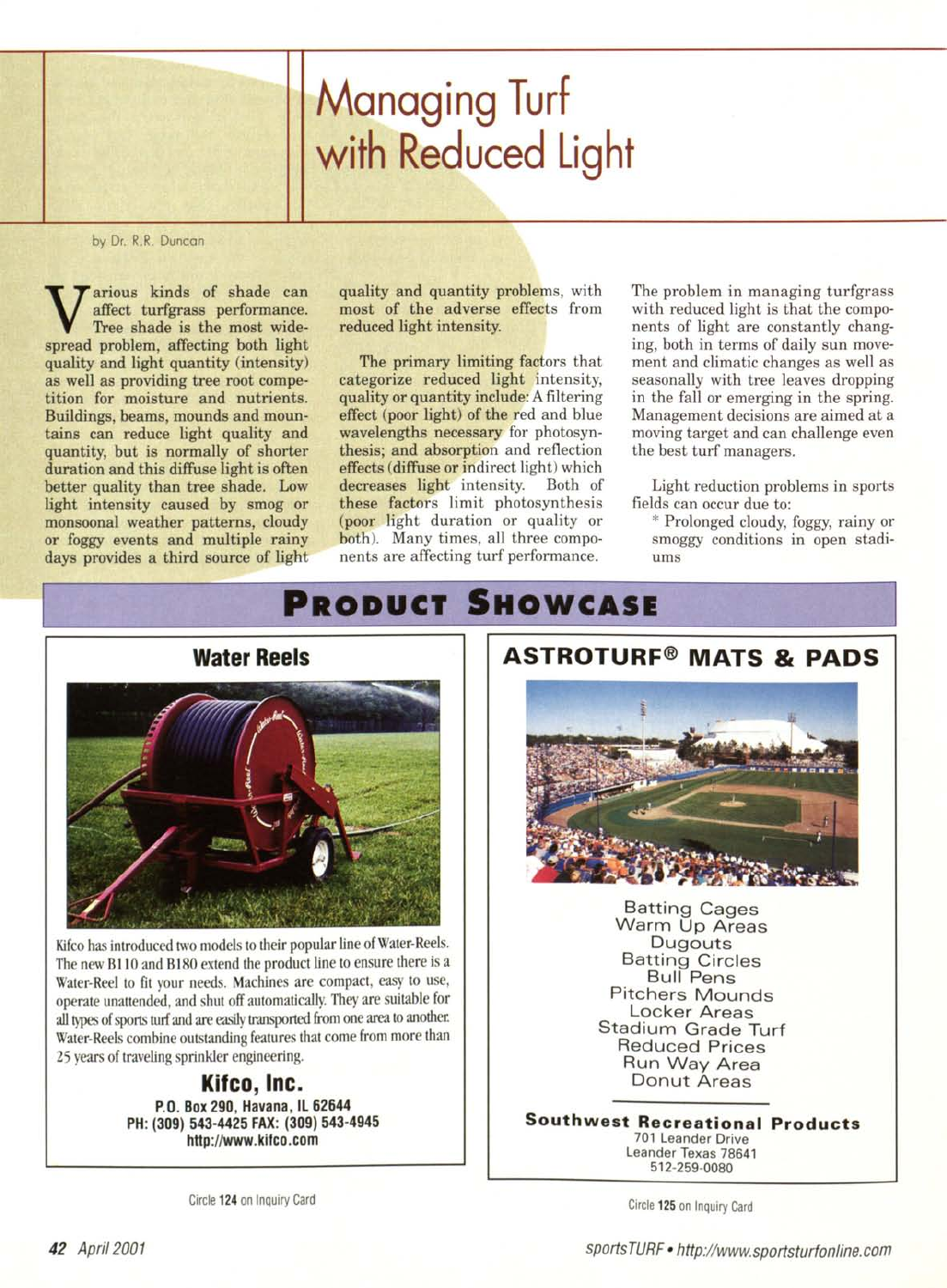\* Open-roofed or partially enclosed stadiums with minimal sunlight penetration

Stadium configuration that prevents direct sunlight penetration in certain areas of the field or with retractable roof opening/closing that provides programmed, scheduled sunlight penetration to portions of the field

\* Domed stadiums

\* Open fields with partial tree shade or shade from nearby buildings or mountains

# **Turf response to reduced light**

Primary turf and microclimate responses to low light conditions include:

- \* increased humidity
- prolonged exposure to lower soil and air temperatures
- reduced/restricted air movement
- \* longer periods of dew/frost
- \* lower respiration
- \* lower transpiration
- \* increased shoot succulence
- greater etiolated growth (hormonal imbalance)
- \* depleted carbohydrate reserves in crown region
- reallocation of carbohydrates from roots to shoots

Secondary microclimate and turf factors adversely affecting turf include:

- 50-60 percent shorter root systems
- \* increased disease pressure
- algae buildup
- gradual thinning of turf density
- \* soil compaction
- \* drainage problems
- salt buildup from either poor quality water or fertilizers or both
- faster injury response
- \* slower recovery from injury \* competition with weeds for nutrients
- reduced hardening to winter temperatures or other stresses
- reduced nutrient demands (i.e. less photosynthesis, less growth)

## **The morning vs. afternoon shade dilemna**

Better turf growth normally occurs with morning sun because of:

\* faster burn-off of dew; reduced disease pressure

\* minimal high temperature stress reduced evapotranspiration because of lower temperatures in the morning

maximum net photosynthesis/ reduced respiration (which minimizes carbohydrate demands during these less stressful environmental conditions)

Increased turf stress problems with morning shade occur because of:

prolonged moisture on the turf/maximum exposure to disease pressure

\* high direct temperature stress in the afternoon, which depletes carbohydrate reserves (high indirect temperature stress)

\* high evapotranspiration during the period of maximum photosynthesis

\* increased respiration during the period of maximum photosynthesis cloudy, reduced light intensity

*continued on page 43*